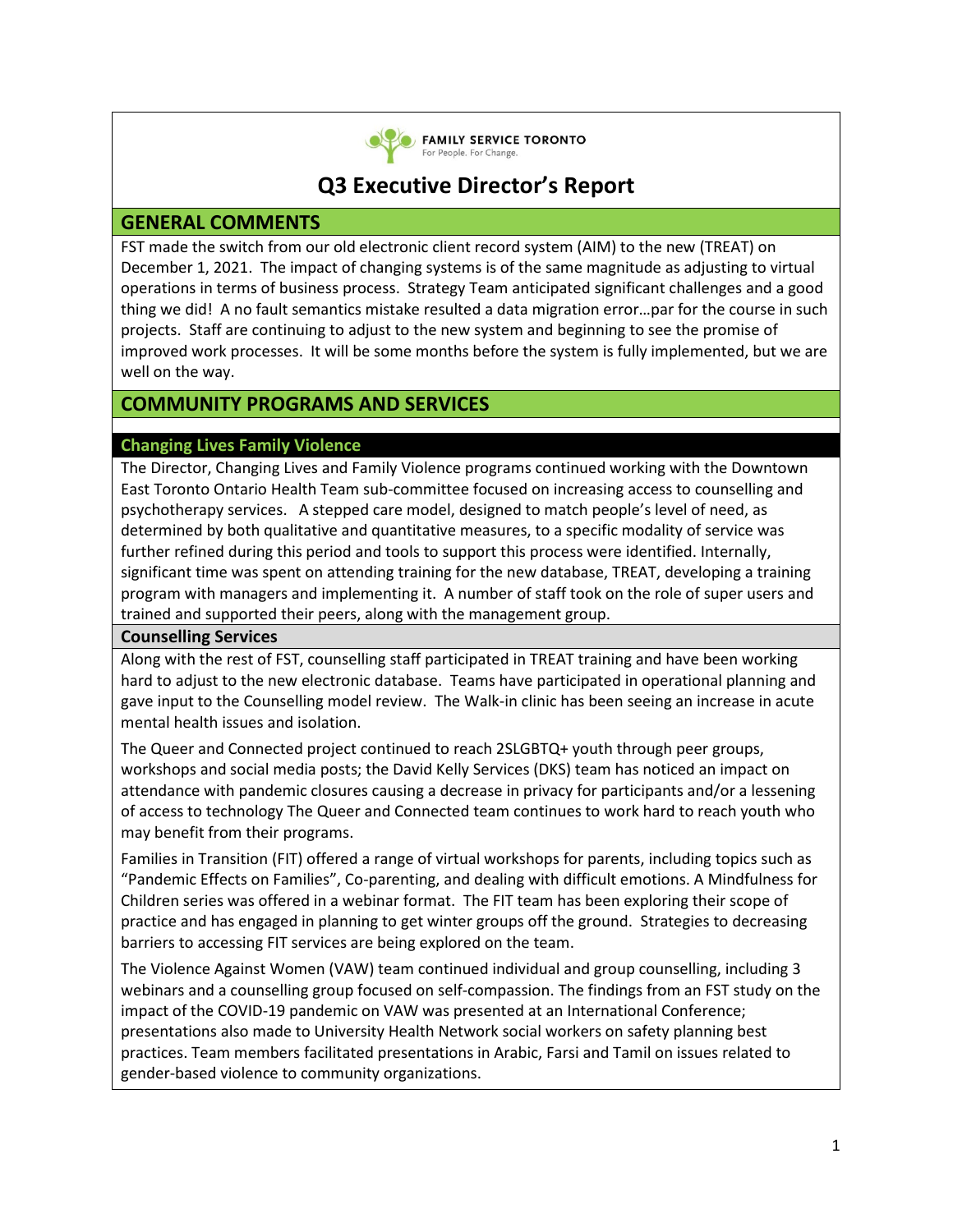The Seniors and Caregivers Support Service (SCSS) team continued individual counselling, groups for seniors and caregivers and the friendly chat program. To provide support to clients waiting for SCSS counselling services, team members provided a single counselling session to all waitlist clients. The FST lead Elder Abuse Consultation Team provided consultation to other senior supporting organizations. Pat's Place continues to house older adults seeking refuge from abusive situations and has housed 2 clients from October to December.

The Next Steps Partner Assault Response program held a full day on-line retreat day that featured more in-depth training with the City's anti-black racism unit aimed at supporting the team to begin thinking about how to apply the anti-black racism tool to the program. The team focused on the tensions inherent in offering a one size fits all court-mandated program, as defined by the funder. The systemic and impacts of the program were explored and areas that could be adapted to better support Black and racialized clients were identified.

The Service Access Unit (SAU) prepared for the transition to new software this quarter. We hit some rough patches along the way and continued to adjust and adapt. As part of the transition, SAU recreated the 500+ referrals for all clients on the wait list as of Nov 23, 2021. Call volume increased as the pandemic continued. Callers were registered in FST services or referred to other organizations in the community. We have also learned to expect call surges each time public health restrictions are modified, including gathering resources that provide details of the updates.

## **Community Engagement**

Through the outreach work of our Nigerian team members, the Community Engagement program provided refurbished laptops to three Nigerian families who arrived in Toronto during the pandemic. All families have children in elementary and high school. The pandemic has already made their settlement quite challenging, and they shared that their top challenges include finding jobs, signing up for OHIP, getting culturally appropriate food, and finding permanent housing. On top of that, the children must adapt and adjust quickly to virtual school. These laptops became tools of settlement for these families. Our Nigerian team continues to assist these families through referrals to various services, and three Nigerian moms are now part of the Nigerian peer support group.

## **Social Action**

The report card was launched on Nov 24, 2021, and was very well received. A press conference for the release was organized as well as national radio syndication. There was significant take up over social media and with traditional media outlets. A webinar to share findings with issue area experts followed the release. Prior to release, a national focus group was convened for low-income parents to hear about their experiences related to policy and programs to inform report card narrative and recommendations.

The SDGs project was launched this quarter. The framework for an intersectional rights-based community-based research project within a policy context was completed. Literature review and policy mapping are underway.

Campaign 2000 coordinated a CERB Amnesty campaign, which sought to reverse clawbacks that took place to income benefit programs for people living on low and moderate incomes who accessed pandemic benefits. Several reversals were won for low-income seniors who had their GIS payments reduced or stopped, and a commitment that pandemic benefits would not interact with GIS payments going forward. Advocacy for the payment to be made immediately continues, while also asking for a full CERB Amnesty.

## **Knowledge Building**